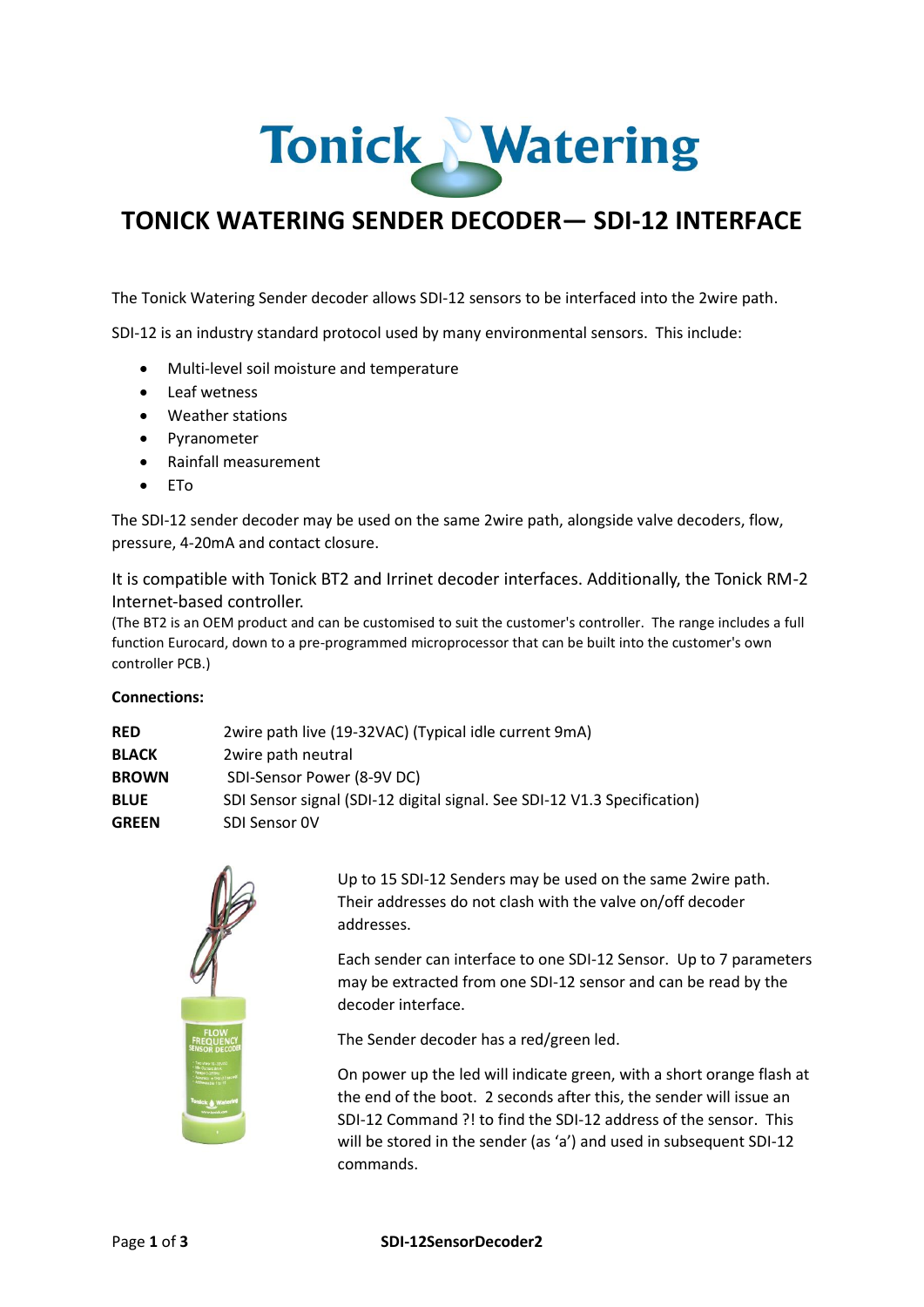#### **Commanding the Sender:**

The SDI12 sender decoder 2wire address( 1-15) is further enhanced with an upper 4 bits in its 8 bit address field

In the BT2 (Modbus) and Irrinet interfaces, the sender addressing register can now use the upper 4 bits of the 8 bit address field to carry extra commands:

- Bits 0-3 carry the conventional sender address 1-15, (but extra data are in the top 4 bits…)
- The top bit of the 8-bit address field is the read/write bit
- Bits 4,5,6 determine what object is to be manipulated

#### **Sender Addressing:**

The incoming 8 bit sender decoder address from the decoder interface contains the following:

 $7 \quad 6 \quad 5 \quad 4 \quad 3 \quad 2 \quad 1 \quad 0$ R/W cmd n sender addr

The sender will respond if its 2wire address matches bits 0...3 (1-15) Bit 7 determines what the sender will do with bits 4...6

If bit 7=0 (R) The nth 8 bit parameter will be returned from SDI12-DATA (parameter 0-7)

If bit 7=1 (W)

n will be appended to the command to the sensor aCn!

a is sensor address.

C is 'concurrent measure' command

n is what type of measurement to make (0-7), held in bits 4...6

! terminates the command to the sensor

### **Reply Data Format:**

Reply parameter data storage array is available in the sender for the returned sensor data. SDI12-DATA

Maximum number of sensor readings can only be stored in array 1-7 Param 0 is SDI sensor configuration data. see below

Signed 8 bits per parameter.

e.g. 27.4568 degC from the sensor will be reported in an 8-bit reply as 27. 27.6789 degC will be reported as 28 (rounded) -5 degC will be reported as 0xFB

For example:

1 001 0010 is received by the sender in 8 bits from the host controller, through the BT2/Irrinet decoder interface

sender address is 2